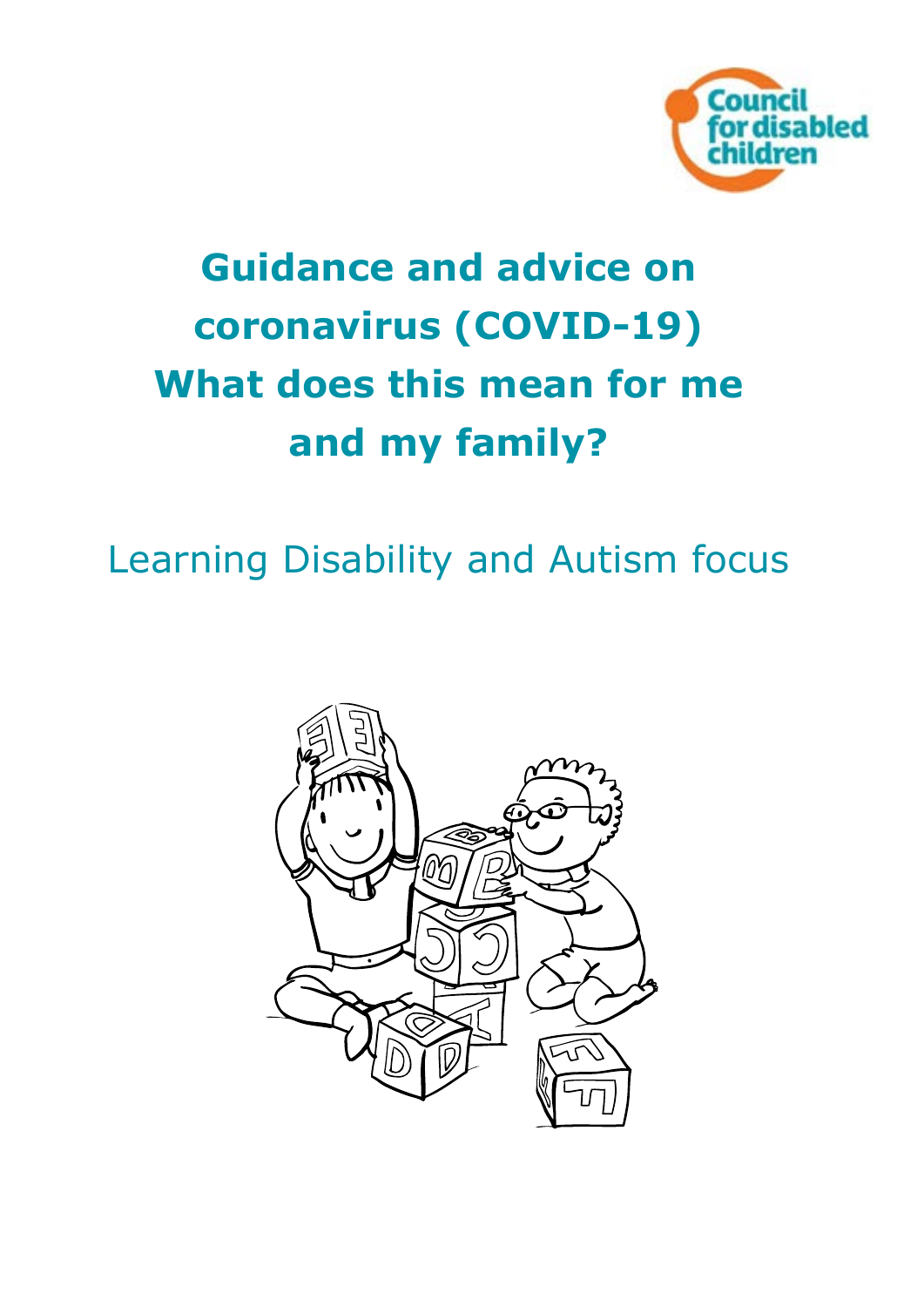### **Contents**

- *[About this document](#page-2-0)*
- *[Top tips for emotionally supporting children and young people with a](#page-2-0)  [learning disability, autism or both](#page-2-0)*
- *[Top tips for when accessing medical and clinical support](#page-4-0)*

#### *[Questions you might have](#page-7-0)*

- *[What is the government doing about children in residential schools](#page-7-0)  [or with EHC plans, and CETRs \(Care, Education and Treatment](#page-7-0)  [Review\)?](#page-7-0)*
- *[My child is usually visited by a care professional at home, will this](#page-7-0)  [change?](#page-7-0)*
- *[Lockdown is affecting my child or young person's mental health and](#page-8-0)  [wellbeing; can they leave the house more often?](#page-8-0)*

#### *[Further resources and support](#page-9-0)*

- *[I am worried about my child's symptoms related to coronavirus](#page-9-0)*
- *[I am worried about my child or young person's mental health](#page-9-0)*
- *[I am worried about my own mental health and wellbeing](#page-9-0)*
- *[My child or young person wants to access support independently](#page-10-0)*
- *[My child or young person is very anxious about coronavirus](#page-10-0)*
- *[My child or young person is displaying challenging behaviour](#page-11-0)*
- *[I need to explain coronavirus to my child or young person](#page-11-0)*
- *[My question is not answered here](#page-11-0)*
- *[Appendix 1 sources used in the document](#page-12-0)*

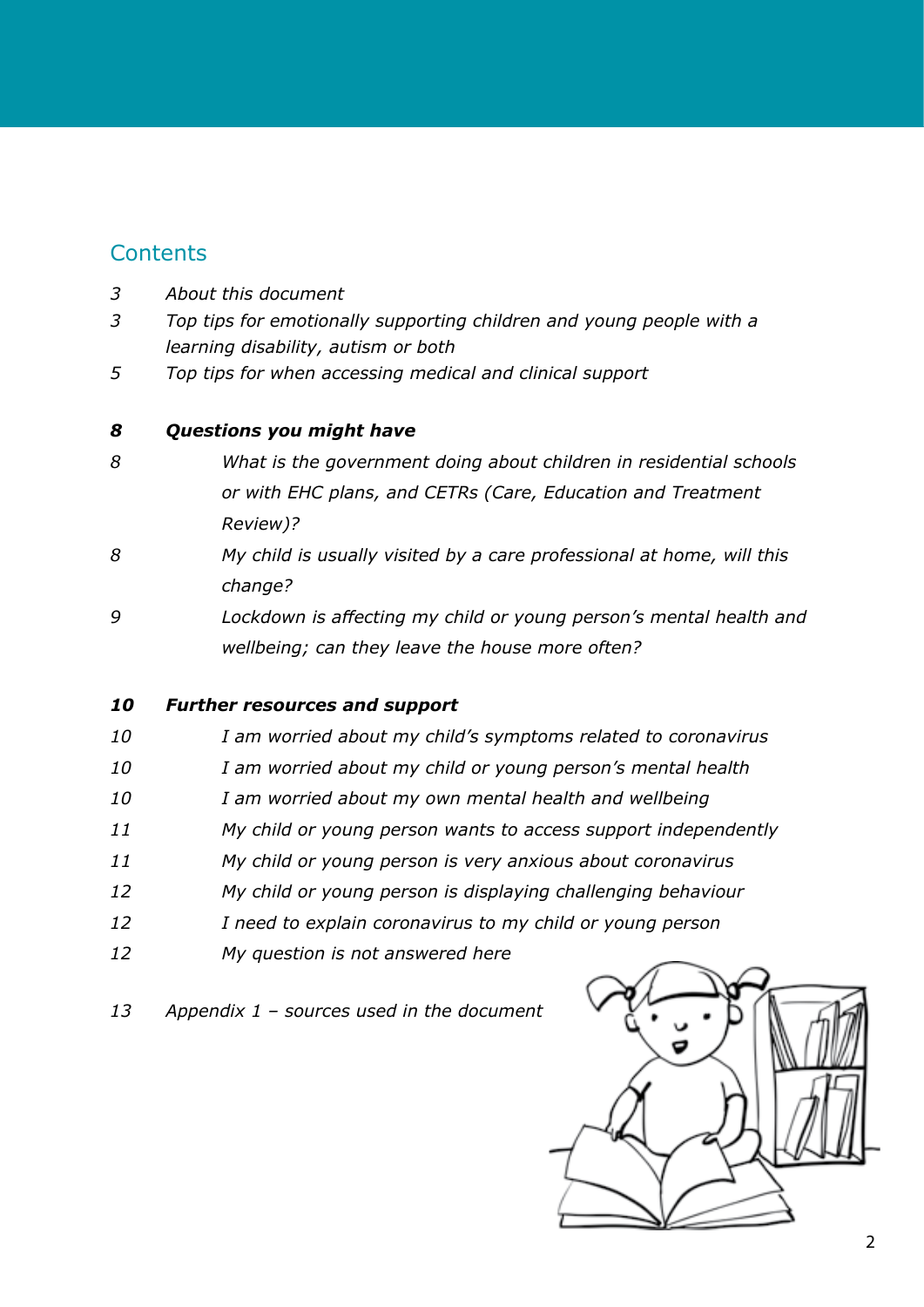### <span id="page-2-0"></span>**About this document**

This document brings together different advice from GOV.UK and the NHS. A full list of documents used in this advice can be found in the Appendix.

This document focuses on supporting children and young people with autism and a learning disability. A further CDC document summarises and simplifies general guidance for supporting children and young people's mental health and wellbeing at this time.

### **Top tips for emotionally supporting children and young people with a learning disability, autism or both**

Children and young people with a learning disability

Children and young people with a learning disability may feel:

- • A loss of control
- Anxious about big changes, such as going to new places or the possibilities of having to stay at home for a long period.

Children with a learning disability, particularly those with a severe learning disability, may not be able to understand why things have changed and why their routines and contact with other people are different. This can be very upsetting and can also lead to challenging behaviour.

The Challenging Behaviour Foundation has many useful resources, such as [Supporting Your Loved One at Home](https://www.challengingbehaviour.org.uk/learning-disability-assets/3challengingbehavioursupportingyourlovedoneathome.pdf). See the Resource section for further information.

Children may need:

- Extra words of reassurance;
- More explanations or adapted explanations about the event;
- More comfort and other positive physical contact from loved ones;
- New routines and timetables developed to help them cope;
- Specific behaviour support.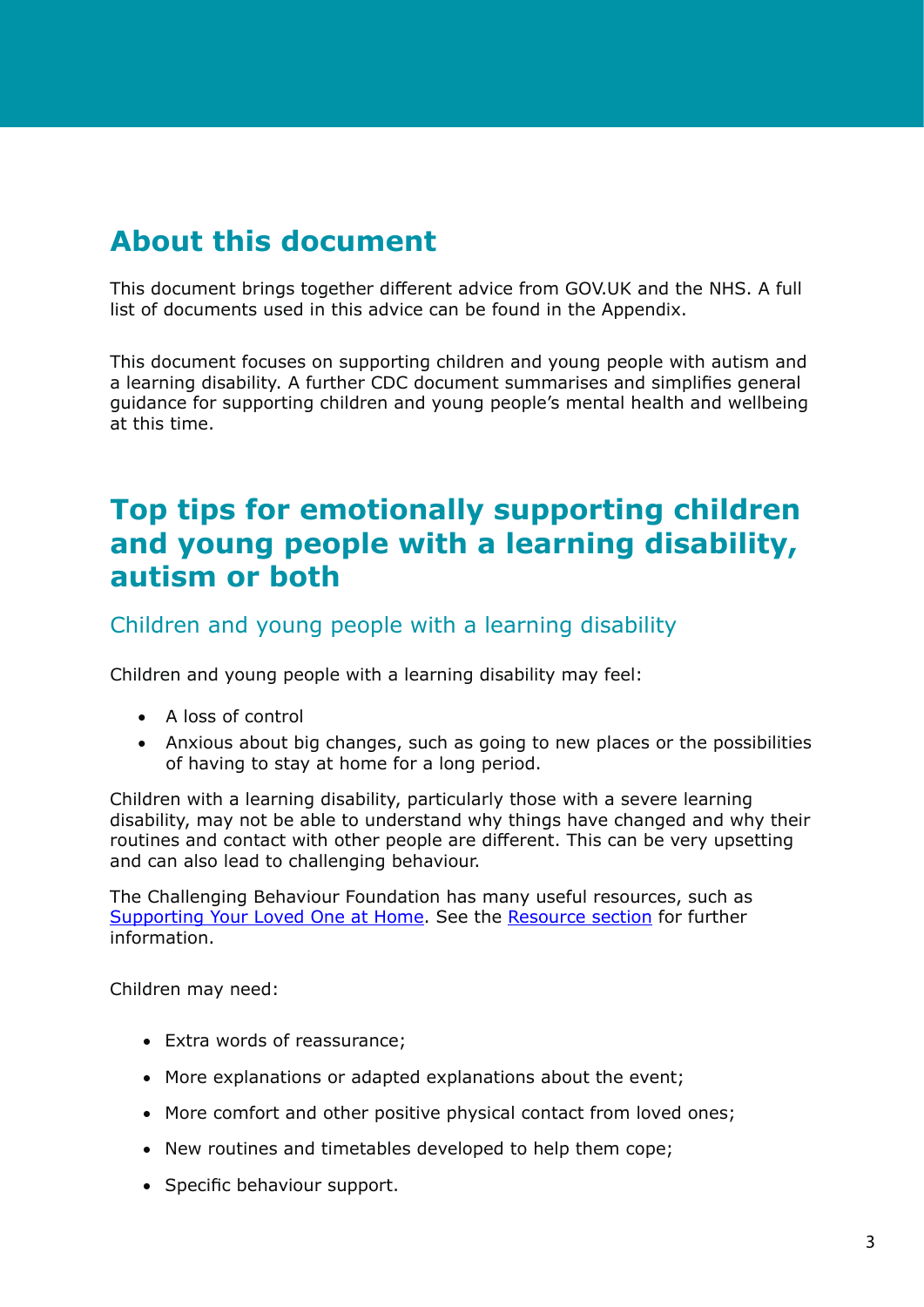A good way to help them is by supporting them to make decisions and express emotions, for example using:

- Written words;
- Pictures;
- Symbol systems.

Support them by:

- Letting them know they are not alone;
- Organising fun activities that you know they enjoy and can achieve;
- Taking their feelings seriously and not judging their emotions;
- • Explaining any upcoming changes to routine before they happen and helping them to plan and come up with solutions;
	- o For example finding a hobby or doing exercises to relax and cope with anxiety.

Useful resources:

- Talking about feelings, see [Skills for Care advice;](https://www.skillsforcare.org.uk/Documents/Topics/Learning-disability/Mental-health/Top-tips-feelings.pdf)
- Books beyond words (currently free to download), see [https://](https://booksbeyondwords.co.uk/downloads-shop/) [booksbeyondwords.co.uk/downloads-shop/beating-the-virus](https://booksbeyondwords.co.uk/downloads-shop/)
- Accessible information about coronavirus, including Easy Read: [Mencap website](https://www.mencap.org.uk/advice-and-support/health/coronavirus);
- Information about supporting children with a learning disability or autism whose behaviours challenge: [Challenging Behaviour](https://www.challengingbehaviour.org.uk/)  [Foundation website](https://www.challengingbehaviour.org.uk/).

#### Children and young people with autism

Autistic children and young people might struggle with:

• Identifying physical symptoms of coronavirus;

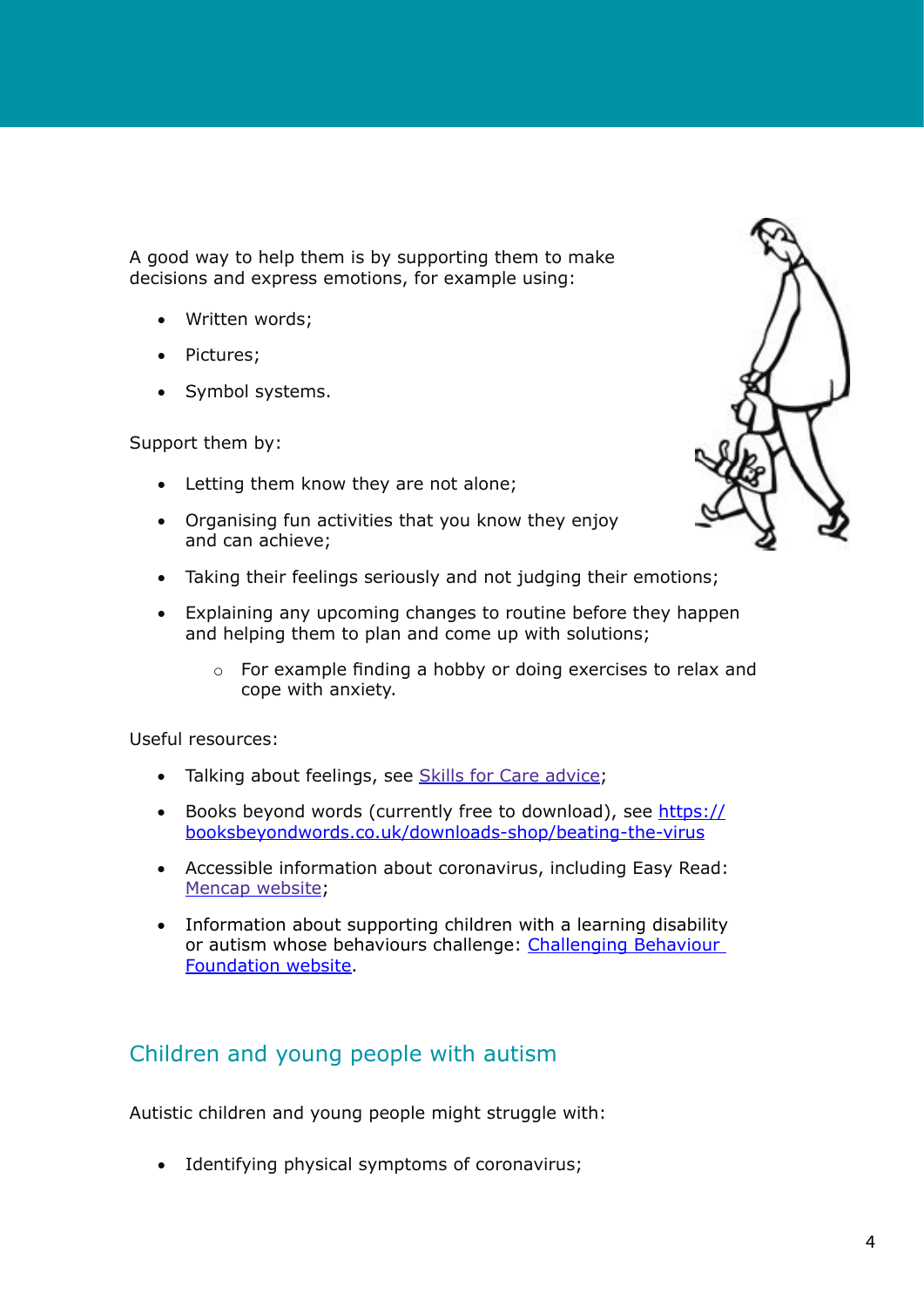- <span id="page-4-0"></span>• Talking about their emotions;
- • Changes to routines.

Keep an eye out for changes in behaviour that may help you to understand their emotions as well as any symptoms.

When talking to them:

- Be clear:
- • Avoid definitive statements (for example, 'it will be fine in time for your birthday') as this may upset them further if things change more.

You know your child or young best person, so continue:

- • Using coping strategies that work for them;
- Supporting their physical wellbeing in a way that works for them;
- Getting support from local autism groups online or on the phone.

Useful resources:

- **[National Autistic Society guidance on managing anxiety](https://www.autism.org.uk/about/behaviour/anxiety.aspx)**
- [Autism helpline](https://www.autism.org.uk/services/helplines/main/form.aspx) (currently running via webform)
- [Autistica's advice on coping with Coronavirus](https://www.autistica.org.uk/what-is-autism/coronavirus)

### **Top tips for when accessing medical and clinical support**

- Children and young people with autism and or a learning disability can:
	- o Experience physical ill-health differently to others;
	- o Struggle to understand or talk about their symptoms;

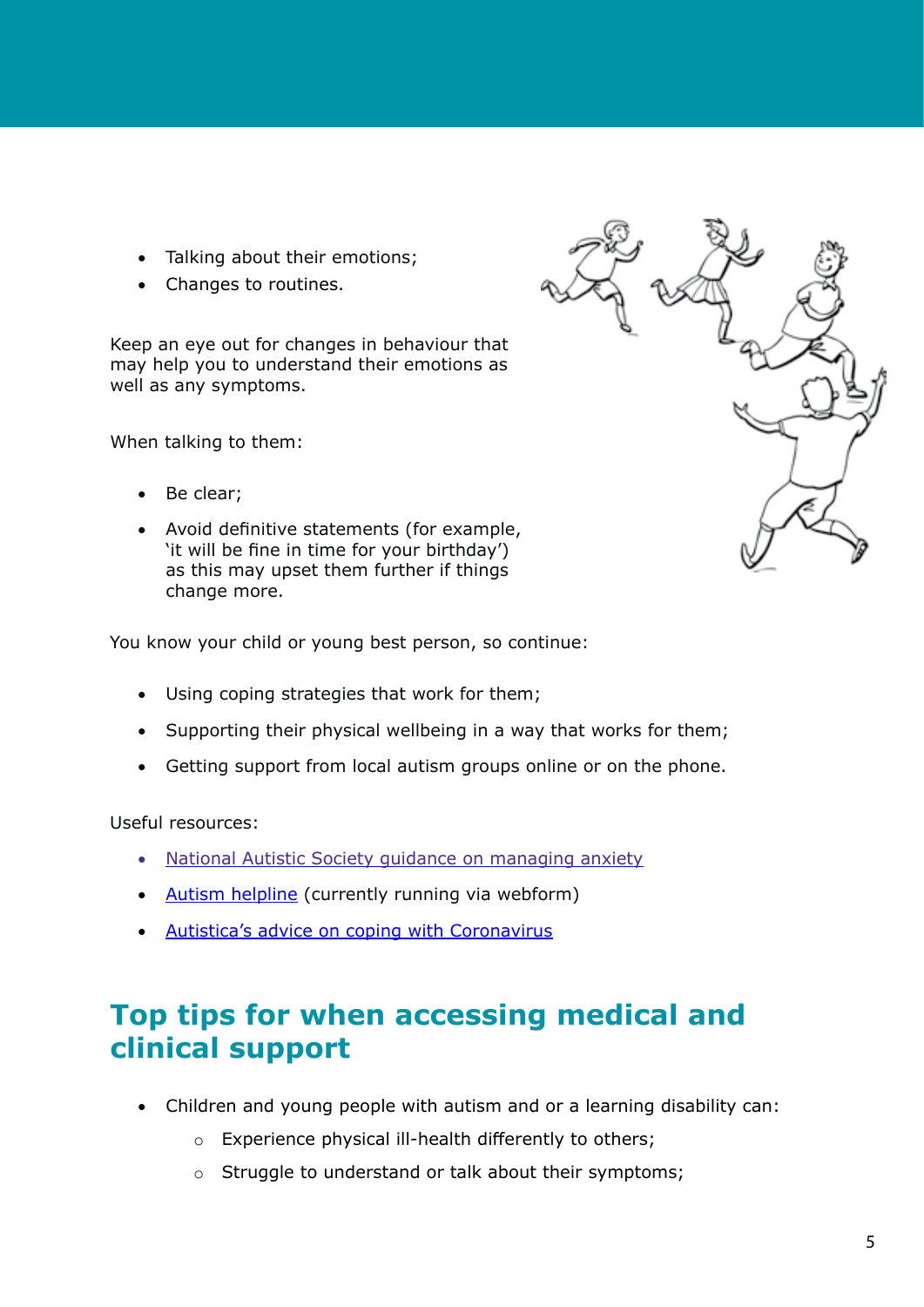o Be unaware of the specific pain or health issue causing discomfort which may result in behaviour changes.

At times, a physical health condition can be confused with or misunderstood as being related to a child or young person's autism and/ or learning disability.

To help with this:

• Use an [All About Me profile](https://www.bexleyvoice.org.uk/one-page-profiles.html), [Health](https://www.england.nhs.uk/6cs/wp-content/uploads/sites/25/2015/03/healthcare-passport.pdf)  [Passport](https://www.england.nhs.uk/6cs/wp-content/uploads/sites/25/2015/03/healthcare-passport.pdf) or [Hospital Passport](https://www.dimensions-uk.org/wp-content/uploads/covid-hospital-passport.pdf) to share a child or young person's needs with professionals;



- Include any communication support needs that child or young person's has;
	- o This includes body language and vocalisations (sounds they make with their voice) as well as things like PECS and Makaton.
		- How do they look and sound when they are comfortable and happy?
		- How do they look and sound when they are uncomfortable or distressed?
	- o A [Communication Passport](https://vimeo.com/364781207) might be useful.
- Share information about the child or young person and what is normal for them with professionals;
- Be aware of your child or young person's right to reasonable [adjustments](https://www.equalityhumanrights.com/en/advice-and-guidance/what-are-reasonable-adjustments);
- If your child is over 16, be aware of [the Mental Capacity Act;](https://councilfordisabledchildren.org.uk/news-opinion/news/amendment-mental-capacity-act-becomes-law)
- Support your child to understand any new or frightening aspects of being in a medical environment, such as masks or protective clothing;
- Request the support of a Learning Disability Nurse

### Accessing medical care and support during coronavirus for other symptoms

We know many families will be anxious about going out during coronavirus or may not want to place any further pressure on the NHS, but please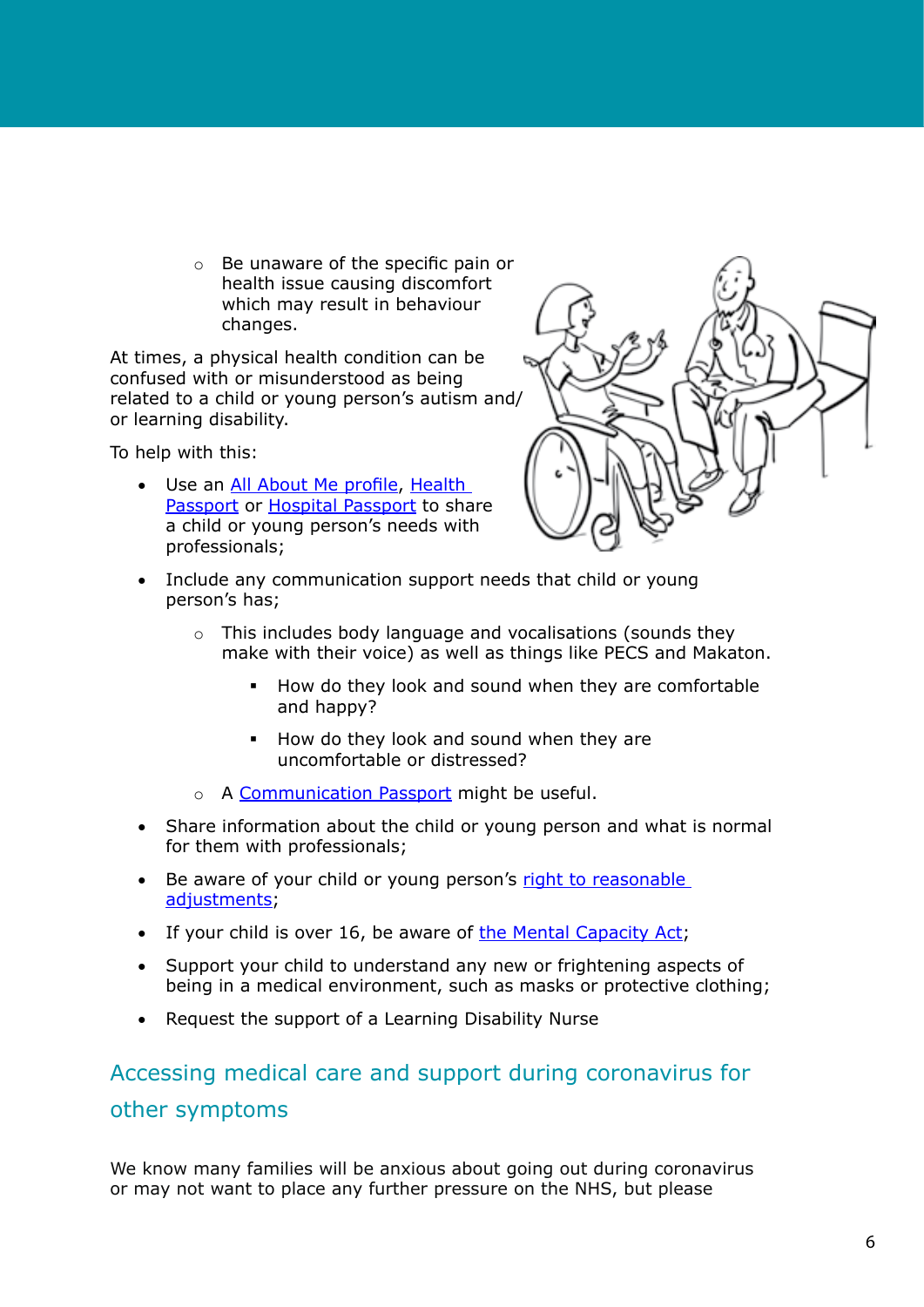remember that it is still very important to seek medical advice and support if your child is unwell with any other types of symptoms or illness that is not potentially related to coronavirus.

#### Children and young people accessing mental health services

Children and young people with who have a mental health condition might find the current uncertainty particularly difficult. If they are more stressed, their behaviour and mental health needs might change.

If you are worried about getting support if they need to stay at home:

- Speaking to your child or young person's mental health team about any worries and existing support. Update any safety and care plans as agreed.
	- o Ask if there are other ways that they can get their support;
		- For example, appointments by phone, text or online.

If you usually have support in your own home:

• Check who you would need to contact in your local authority to let them know that you're staying at home. Make sure that they know if your child or young person still needs support.

If your child or young person has been admitted to an inpatient mental health unit:

- • Talk to staff about their policies on access to mobile phones or other forms of digital access to enable you to virtually stay in touch;
- Think about how you can stay in contact, particularly if you have to stay at home;
- Ask the unit if you could participate in a 'virtual ward round' so you can keep in touch with your child and/or young person's mental health team;
- Talk to your child or young person about what might happen if you have to stay at home so they are fully informed;

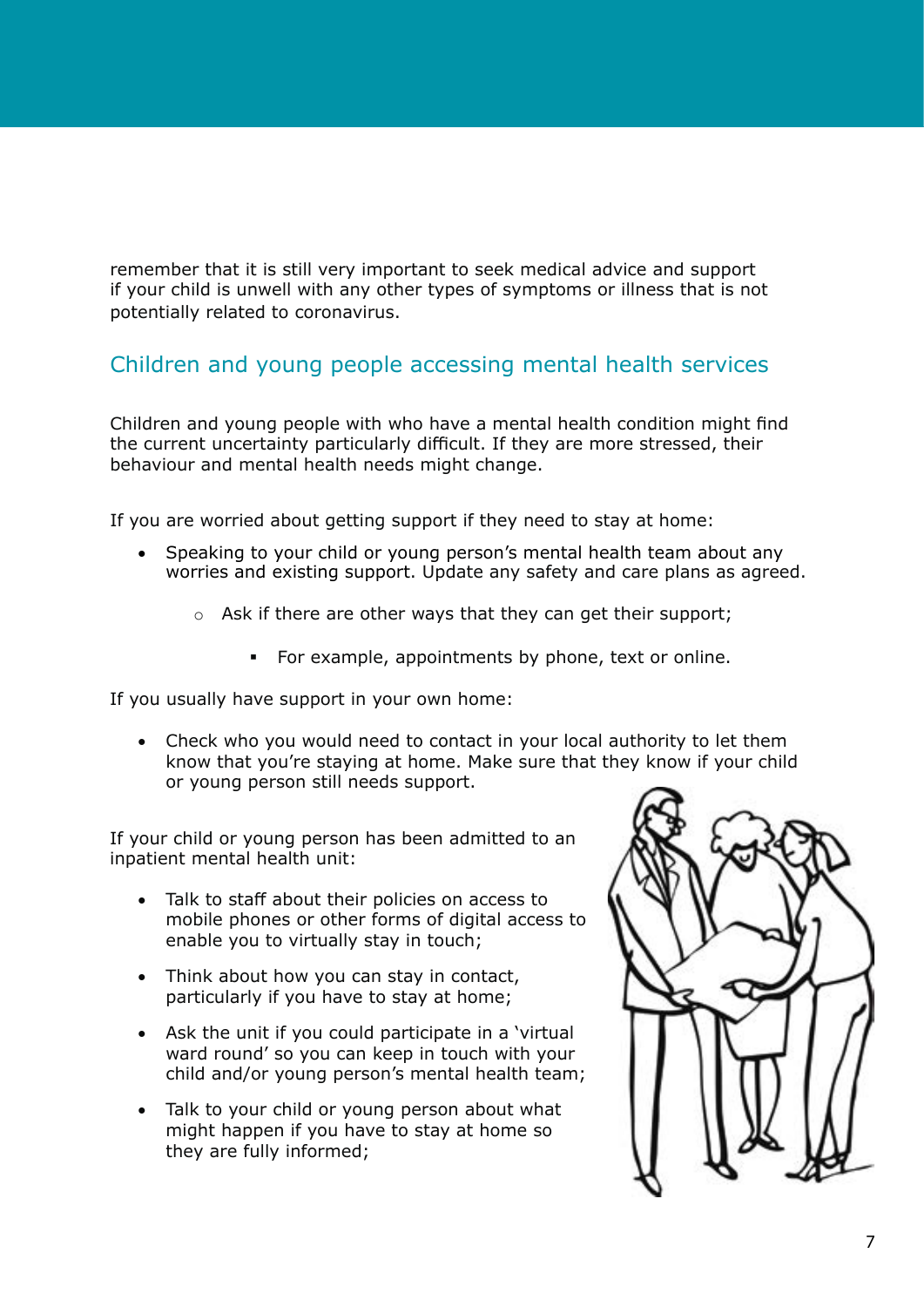- <span id="page-7-0"></span>o Particularly if this has an impact on visits or leave.
- If your child or young person becomes affected by coronavirus:
	- $\circ$  Talk to the unit about what plans are in place should this happen and how best to communicate these to your child or young person.

*New guidance is due to be published soon, which will set out what to expect if a person with a learning disability or an autistic person who is an inpatient in a specialist mental health or learning disability hospital becomes ill with coronavirus. We will update this resource when that guidance is available.*

### **Questions you might have**

What is the government doing about children in residential schools or with EHC plans, and CETRs (Care, Education and Treatment Review)?

NHS England and Improvement is working with colleagues in the Department for Education to try to make sure that the whole system is sending out the same message.

They have asked local areas to use their dynamic support registers and at risk of admission registers, to make sure they know who all the children are who should be on these. This includes children who have come home from out-of-area placements.

If your child has come home from a residential special school and you are not sure if they are on the dynamic support registers, contact your local CCG and ask for the Learning Disability and Autism lead who can explain the local process.



### My child is usually visited by a care professional at home, will this change?

The government has some guidance for staff and services who provide care at home. You can read the full guidance here. The most important points for families are:

If the carer thinks they have coronavirus, they must follow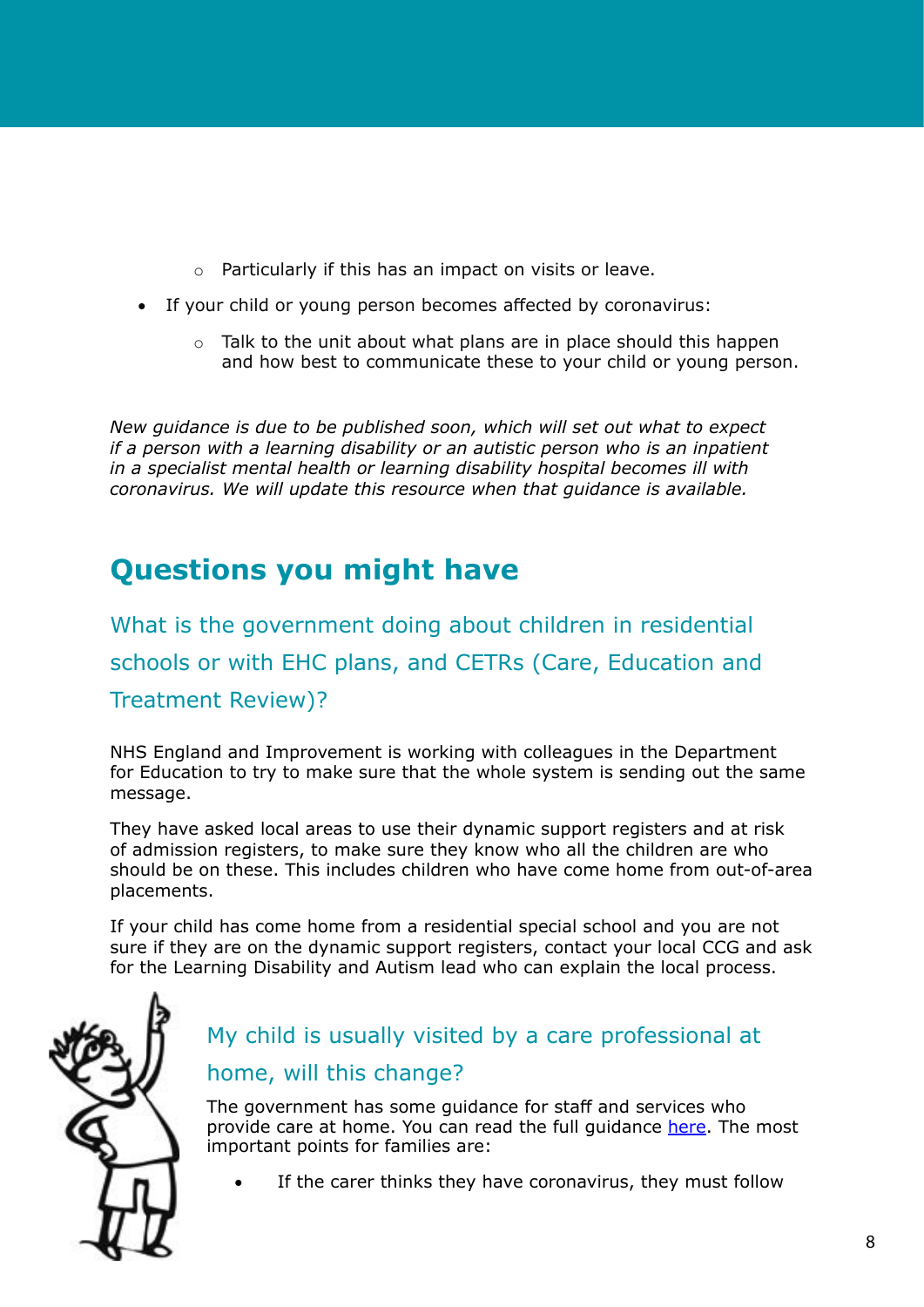NHS guidelines and self-isolate;

- <span id="page-8-0"></span>• If your child may have coronavirus, they will work safely to reduce the chance of passing it on as much as possible;
	- o They will have protective clothing such as masks and gloves;
	- o They will use new items for each care activity, and will throw them away safely.
		- These should be tied in a bin bag and kept separately from any other rubbish for 72 hours (3 days) before throwing them away.
		- This means that if the virus is on the items, it will die and not spread further.
- If someone else in your home is self-isolating, and they can be kept away from your child, the carer will provide care as normal.
	- $\circ$  If they cannot be kept away from your child, your carer will work in the same way as if your child has coronavirus, to be on the safe side.

### Lockdown is affecting my child or young person's mental health and wellbeing; can they leave the house more often?

Government guidance has been updated to recognise that autistic people and others with similar conditions may be particularly strongly affected by the lockdown.

The guidance now says:

- If you need to leave your home to care for your own or someone you support's health, you can do;
- You can go to an outdoor space further away than your local area, for example to go to a preferred park;
- You an go out more than once a day;
	- $\circ$  Ideally it should say this in a care plan;
- You must still stay more than 2m apart from anybody else in that outdoor space.

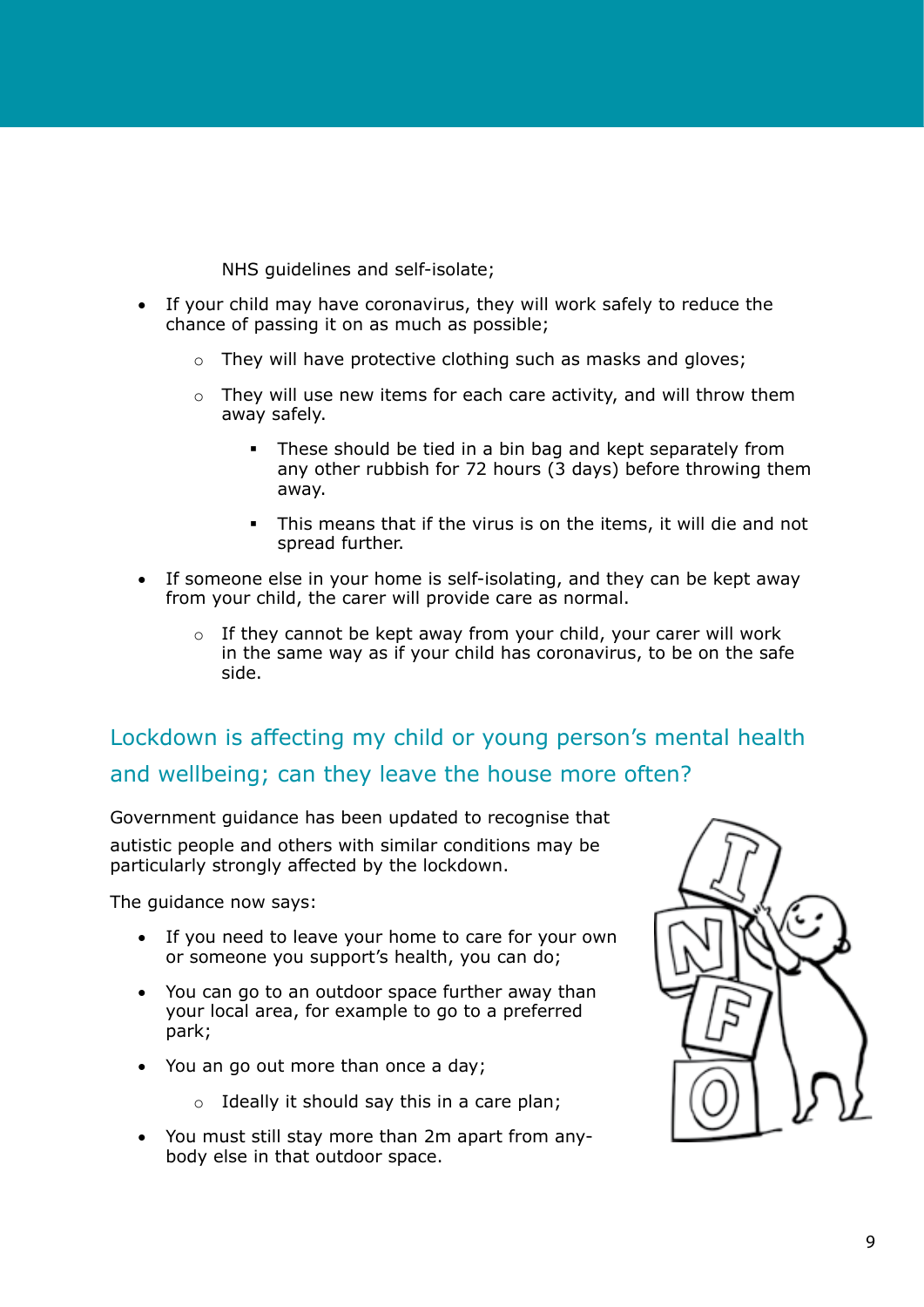### <span id="page-9-0"></span>**Further resources and support**

I am worried about my child's symptoms related

#### to coronavirus

- • Please visit the [NHS self-isolation advice website](https://www.nhs.uk/conditions/coronavirus-covid-19/self-isolation-advice/) for information.
	- o If you are still worried, call NHS 111.

### I am worried about my child or young person's mental health

- Seek help from a professional, for example:
	- o School or college who can help;
	- o Your GP;
	- o Local mental health services;
		- Visit your local CCG website, local offer website or the NHS website.
		- You should be able to find these through a search engine like Google.
- If your child is seriously mentally unwell or if they are at risk, call 999;
	- o A mental health emergency should be taken as seriously as a physical health emergency.
	- $\circ$  For more advice on where to get support for a mental health crisis please see this [NHS page](https://www.nhs.uk/using-the-nhs/nhs-services/mental-health-services/dealing-with-a-mental-health-crisis-or-emergency/).
- Call the Young Minds for Parents and Carers helpline: 0808 802 5544
	- o This is advice for parents and carers of children and young people aged up to 25;
	- o Please be aware Young Minds do not provide any direct psychological services and cannot make referrals to mental health services.

#### I am worried about my own mental health and wellbeing

• Visit how to [look after your mental health and wellbeing](https://www.gov.uk/government/publications/covid-19-guidance-for-the-public-on-mental-health-and-wellbeing) during the coronavirus outbreak;

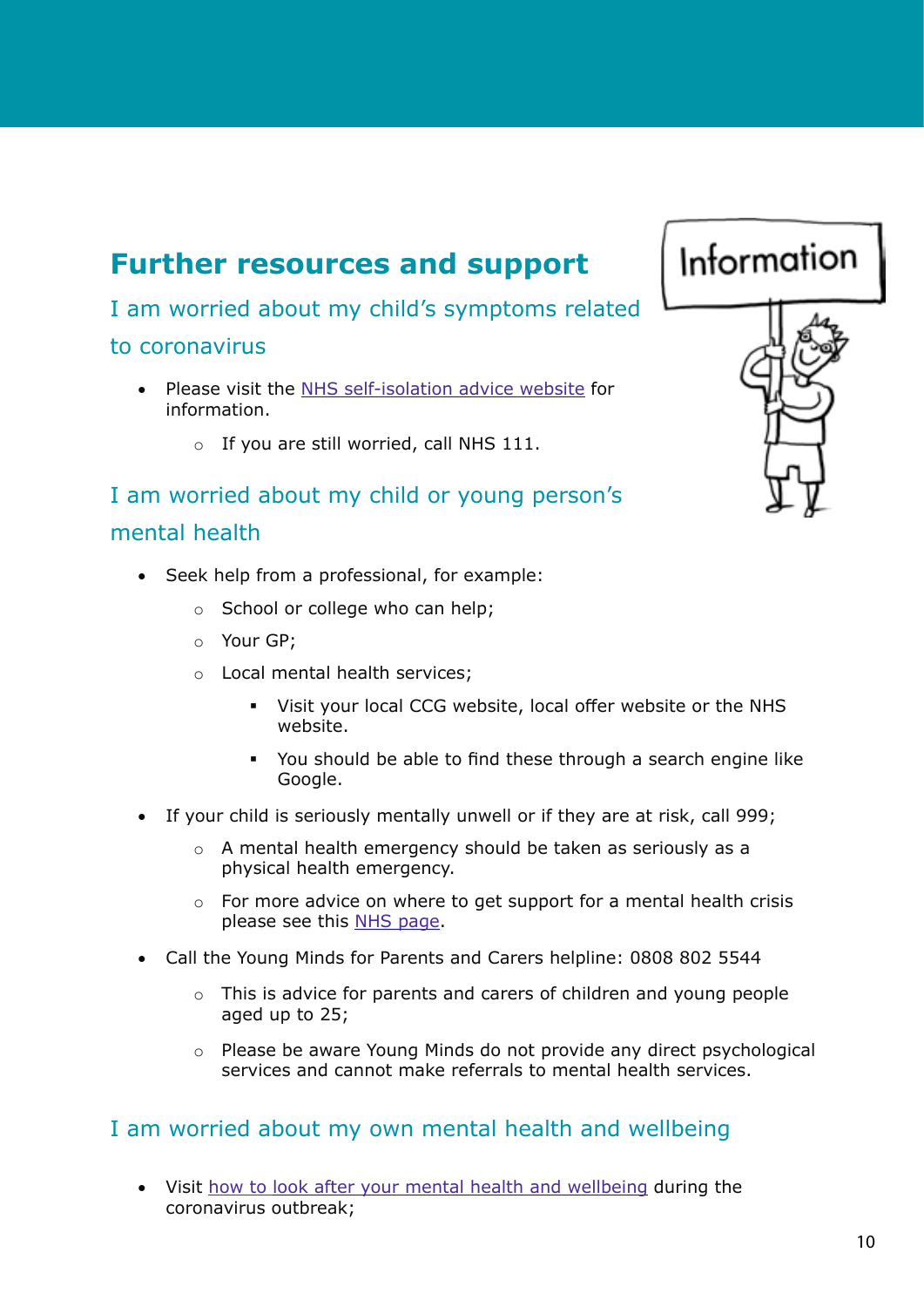<span id="page-10-0"></span>• Visit [Every Mind Matters](https://www.nhs.uk/oneyou/every-mind-matters/) for clear advice and steps you can take to look after your own mental health and wellbeing.

### My child or young person wants to access support independently

Anonymous support for children and young people can be found via helplines and websites such as:



- • **Childline** for confidential counselling and support. It comforts, advises and protects:
	- $\circ$  Call 0800 1111 any time for free;
	- o Have an [online chat with a counsellor](https://www.childline.org.uk/get-support/1-2-1-counsellor-chat/);
	- o Check out the [message boards.](https://www.childline.org.uk/get-support/message-boards/)
- **The Mix** for the best confidential help, whatever the problem.
	- $\circ$  Call 0808 808 4994 for free lines are open from 11am to 11pm every day;
	- o Access the [online community](https://community.themix.org.uk/);
	- o E[mail The Mix.](http://www.themix.org.uk/get-support/speak-to-our-team/email-us)
- Shout for free confidential crisis support at any time:
	- o Text SHOUT to 85258 in the UK to text with a trained Crisis Volunteer;
	- o Text with someone who is trained and will provide active listening and collaborative problem-solving.

#### My child or young person is very anxious about coronavirus

- Autistica, [Coping with the uncertainty of COVID-19;](https://www.autistica.org.uk/what-is-autism/coping-with-uncertainty)
- Ambitious About Autism, [Uncertainty, Anxiety and the Coronavirus Pandemic](https://www.ambitiousaboutautism.org.uk/understanding-autism/uncertainty-anxiety-and-the-coronavirus-pandemic).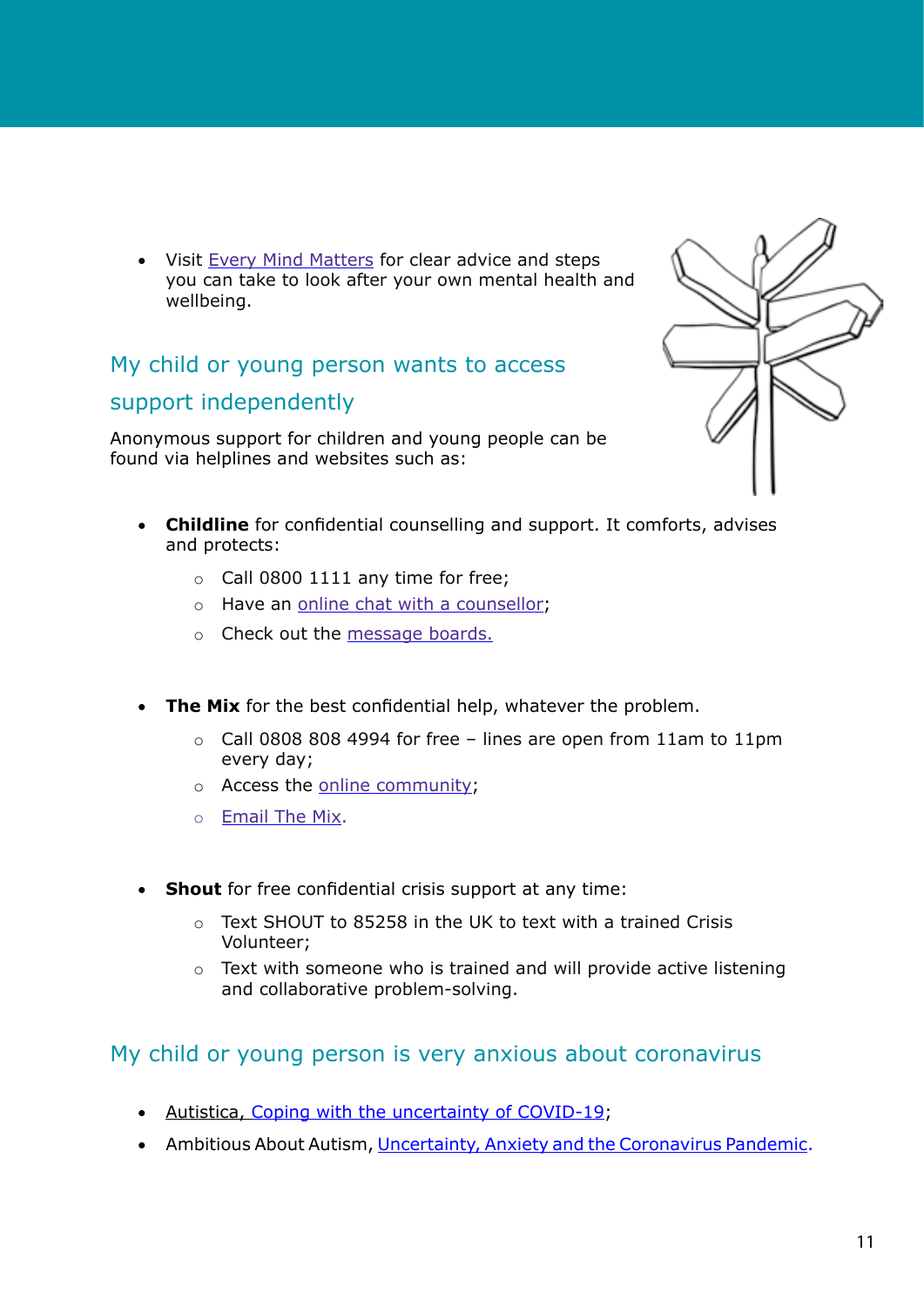#### <span id="page-11-0"></span>My child or young person is displaying challenging behaviour

- The Challenging Behaviour Foundation support:
	- $\circ$  Call 0300 666 0126;
	- o Or email [support@thecbf.org.uk](mailto:support@thecbf.org.uk);
	- o [Free downloadable resource sheets;](https://www.challengingbehaviour.org.uk/information/all-our-resources.html)
	- o [Free resources about COVID19/ coronavirus](https://www.challengingbehaviour.org.uk/information/covid19information.html).

#### I need to explain coronavirus to my child or young person

- Carol Gray, [Social Story on Coronavirus](https://carolgraysocialstories.com/wp-content/uploads/2020/03/Pandemics-and-the-Coronavirus.pdf) (National Autistic Society)
- • Easy Read documents:
	- o Public Health England, [Coronavirus \(COVID-19\);](https://assets.publishing.service.gov.uk/government/uploads/system/uploads/attachment_data/file/874281/COVID-19_easy_read.pdf)
	- o Public Health England, [Advice about the coronavirus;](https://www.easy-read-online.co.uk/media/53192/advice-on-the-coronavirus-v1.pdf)
	- o Mencap, [a range of Easy Read guides](https://www.mencap.org.uk/advice-and-support/health/coronavirus-covid-19) including self-isolation, social distancing, government guidance.
- • [Books Beyond Words](https://booksbeyondwords.co.uk/downloads-shop/) (free to download)

#### My question is not answered here

- National Autistic Society, **[Autism Helpline](https://www.autism.org.uk/services/helplines/main/form.aspx)** (currently running via webform)
- The Challenging Behaviour Foundation support:
	- o Call 0300 666 0126;
	- o Or email [support@thecbf.org.uk](mailto:support@thecbf.org.uk);
	- o [Free downloadable resource sheets;](https://www.challengingbehaviour.org.uk/information/all-our-resources.html)
	- o [Free resources about COVID19/ coronavirus](https://www.challengingbehaviour.org.uk/information/covid19information.html).
- The Council for Disabled Children has pulled together some additional resources to support parent carers, children and young people as well as the latest government guidance on coronavirus.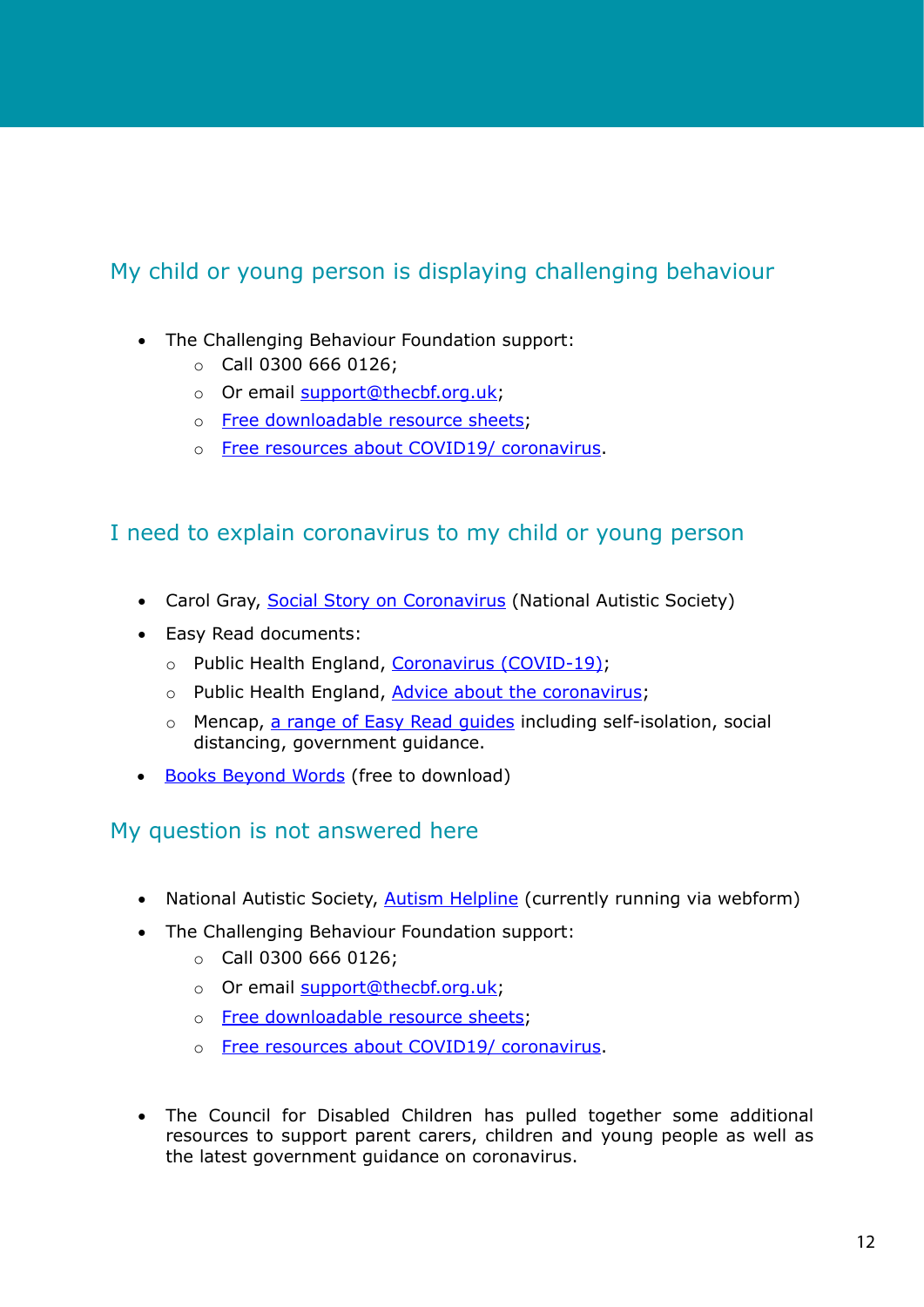### <span id="page-12-0"></span>**Appendix 1 – sources used in the document**

Public Health England (2020), [Guidance for parents and carers on supporting](https://www.gov.uk/government/publications/covid-19-guidance-on-supporting-children-and-young-peoples-mental-health-and-wellbeing/guidance-for-parents-and-carers-on-supporting-children-and-young-peoples-mental-health-and-wellbeing-during-the-coronavirus-covid-19-outbreak)  [children and young people's mental health and wellbeing during the coronavirus](https://www.gov.uk/government/publications/covid-19-guidance-on-supporting-children-and-young-peoples-mental-health-and-wellbeing/guidance-for-parents-and-carers-on-supporting-children-and-young-peoples-mental-health-and-wellbeing-during-the-coronavirus-covid-19-outbreak)  [\(COVID-19\) outbreak](https://www.gov.uk/government/publications/covid-19-guidance-on-supporting-children-and-young-peoples-mental-health-and-wellbeing/guidance-for-parents-and-carers-on-supporting-children-and-young-peoples-mental-health-and-wellbeing-during-the-coronavirus-covid-19-outbreak) [Updated 30th March 2020]

NHS England (2020), [Clinical guide for front line staff to support the](https://www.england.nhs.uk/coronavirus/wp-content/uploads/sites/52/2020/03/C0031_Specialty-guide_LD-and-coronavirus-v1_-24-March.pdf)  [management of patients with a learning disability, autism or both during the](https://www.england.nhs.uk/coronavirus/wp-content/uploads/sites/52/2020/03/C0031_Specialty-guide_LD-and-coronavirus-v1_-24-March.pdf)  [coronavirus pandemic – relevant to all clinical specialities](https://www.england.nhs.uk/coronavirus/wp-content/uploads/sites/52/2020/03/C0031_Specialty-guide_LD-and-coronavirus-v1_-24-March.pdf) [Updated 24th March 2020]